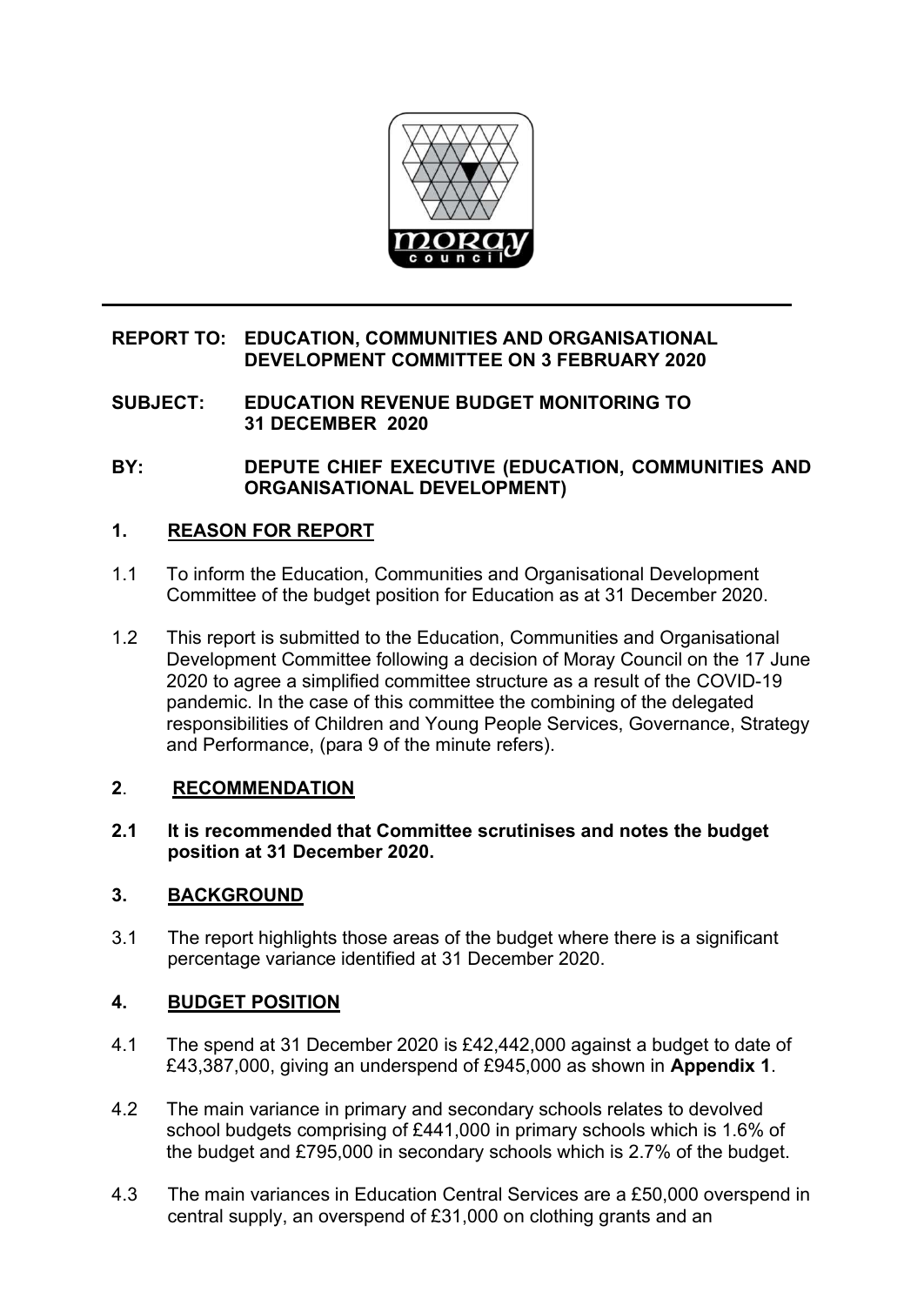underspend of £102,000 on the facilitating school improvement budget which has had very little spend due to the closure of schools.

4.4 There is currently an overspend of £376,000 on COVID-19 costs which mainly relates to average pay to supply teachers.

# **5. ESTIMATED OUTTURN**

- 5.1 The estimated outturn for 2020/21 is £63,196,000 against a budget of £63,236,000 resulting in an estimated underspend for the year of £40,000.
- 5.2 There is an underspend on facilitating school improvement of £82,000, school counselling £180,000, period poverty £30,000 and an anticipated overspend on central supply £100,000 and clothing grants £30,000.
- . 5.3 Anticipated costs on the COVID-19 pandemic are £376,000 for average pay to supply teachers.
- 5.4 Staff savings from vacancies and appointment below top of scale are anticipated to exceed the budget by £176,000.

# **6. SUMMARY OF IMPLICATIONS**

**(a) Corporate Plan and 10 Year Plan (Local Outcomes Improvement Plan (LOIP)** 

 The Education Revenue Budget has particular reference to National Outcome 8 – we have improved the life chances for children, young people and families at risk. It support delivery of the corporate plan priority: Our People - Provide opportunities where young people can achieve their potential to be the best they can be.

# **(b) Policy and Legal**

The Council has statutory responsibilities to meet educational needs, the needs of children and young people in need and those it looks after.

# **(c) Financial implications**

The resource implications are set out in this report and at **Appendix 1.** The underspend as at 31 December 2020 is £945,000 against a budget to date of £43,387,000. The estimated year end position is expenditure of £63,196,000 against a budget of £63,236,000 resulting in an underspend of £40,000.

# **(d) Risk implications**

Budget Managers are aware of their responsibilities for managing budget allocations and approval for any variances will be sought from Committee in line with the Financial Regulations.

#### **(e) Staffing implications**

There are no staffing implications associated with this report.